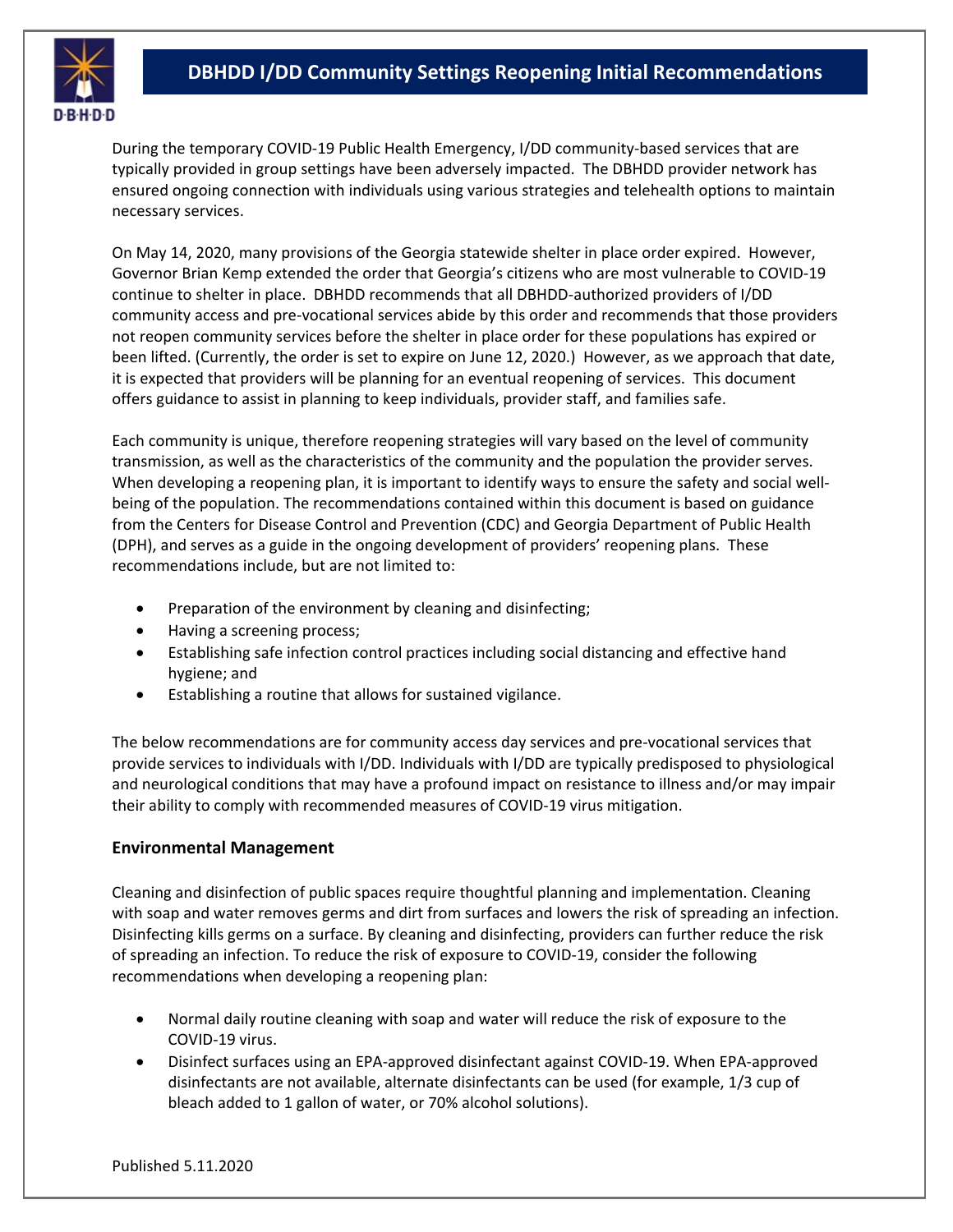

- Frequently clean and disinfect surfaces and objects touched by multiple people. More frequent cleaning and disinfection may be required based on the level of use. Examples of frequently touched surfaces and objects that will need routine disinfection following reopening are tables, doorknobs, light switches, countertops, handles, desks, phones, keyboards, toilets, faucets and sinks.
- Launder items such as cloth face coverings, towels, clothing, etc. Use the warmest appropriate water setting and dry items completely.
- Dispose of contaminated personal protective equipment (PPE) followed by proper hand hygiene. See Hand Hygiene below for further recommendations.
- Regular cleaning staff should be trained on appropriate use/procedures in cleaning and disinfection.
- Consider removing items that can reduce frequent handling or contact from multiple people. Soft and porous materials, such as area rugs and seating, may be removed or stored to reduce the challenges with cleaning and disinfecting them.
- Wear disposable gloves to clean and disinfect. Additional PPE may be needed based on the setting.
- Ensure PPE compatibility with cleaning products.

If determined an individual, visitor, or staff member has been infected with COVID-19 or symptomatic, consider implementing the following recommendations:

- Close off areas used by the person who is sick for 24 hours or as long as possible.
- Wait 24 hours before cleaning or disinfecting the area. If this is not feasible, wait as long as possible.
- Clean and disinfect all areas used by the person who is sick; and
- Once area has been appropriately disinfected, it can be reopened for use.

## **Cleaning and disinfection of non-emergency transport vehicles**

Non-emergency transport vehicles are often utilized to transport individuals to and from community activities. These vehicles and the staff operating the vehicles may interact with dozens of individuals throughout the day, allowing for the potential spread of infection. As with other public spaces, routine cleaning and disinfection is recommendation to reduce the spread of COVID-19. The CDC recommends all individuals (including the driver) wear cloth face coverings while in a non-emergency transport vehicle. See Face Coverings below for further recommendations. When transporting suspected or a COVID-19 positive individual, the driver should wear a N95 respirator or facemask and should incorporate routine hand hygiene when transporting all individuals, regardless of their COVID-19 status. Consider implementing the following recommendations when developing a reopening plan:

- Clean and disinfect vehicles, at a minimum twice daily (beginning and end of each day) and when visibly soiled or after transporting a sick individual by the same principles recommended in guidance in Environmental management.
- Cleanse and disinfect commonly touched surfaces such as door handles, seat bars in the vehicle, after each transport.
- Ensure cleaning and disinfection procedures are followed correctly to include proper use of chemicals, adequate ventilation when cleaning the vehicle, and PPE compatibility with cleaning products.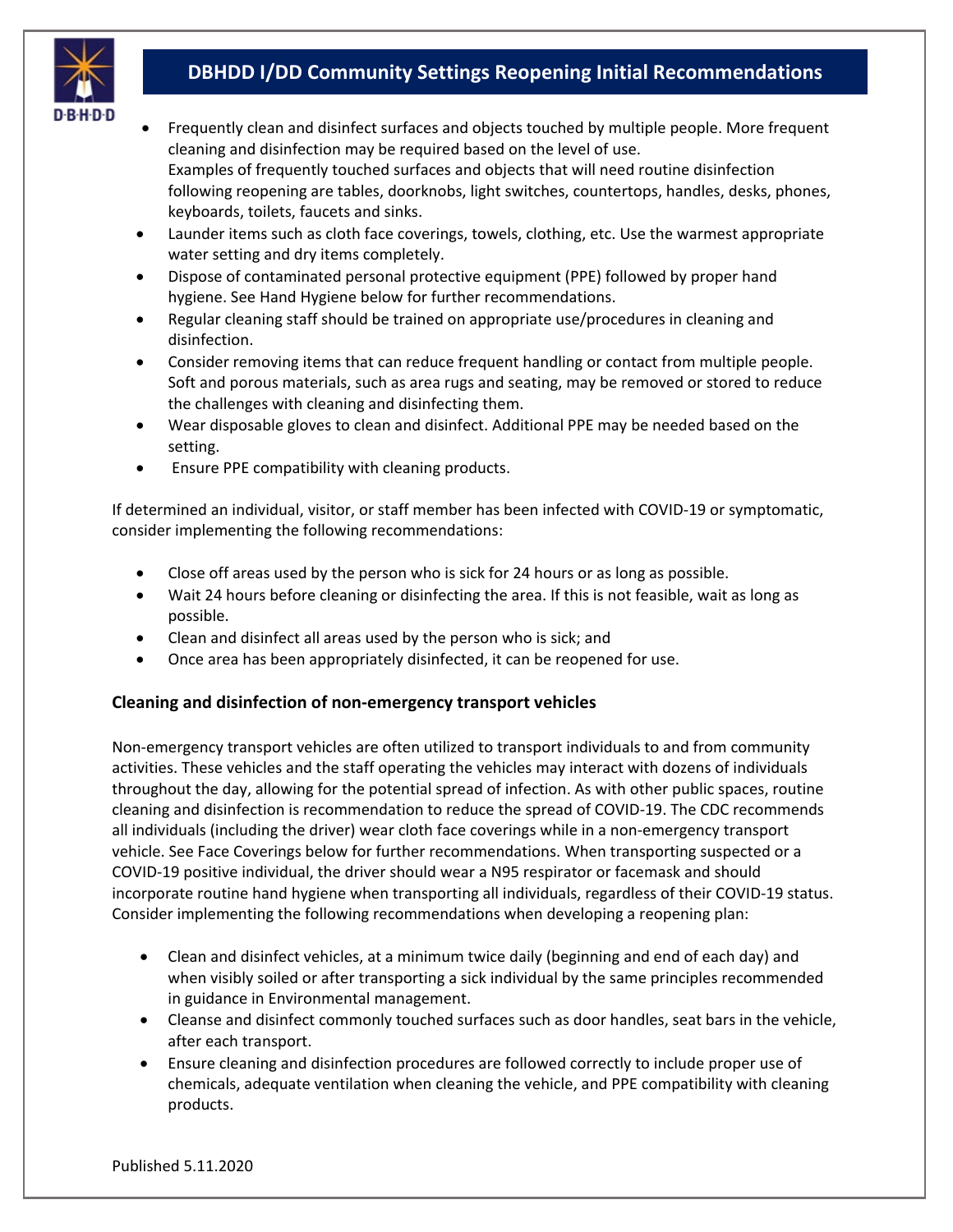

• Gloves and other disposable PPE used for cleaning and disinfecting the vehicle should be removed and disposed of after cleaning, followed by proper hand hygiene. See Hand Hygiene below for further recommendations.

## **Face coverings**

The CDC recommends the use of cloth face coverings to reduce the spread of COVID-19. A face covering is not intended to protect the wearer but may prevent the spread of disease to others. It is recommended a face covering be worn, when in the community, in addition to social distancing. Cloth face coverings should fit snugly against the face, cover the mouth and nose, and allow for breathing without restriction. They may be made from common household items such as T-shirts or cotton material. Consider implementing the following recommendations when developing a reopening plan:

- Face coverings should be worn whenever people are in a community setting.
- Face coverings should be discarded or (when applicable) laundered, and machine dried after each use.
- Extreme caution is advised when placing face coverings on any individual who has trouble breathing, incapacitated or otherwise unable to remove the mask without assistance.

## **Screening Procedure**

To limit the spread of COVID-19, it is important to promptly identify and separate individuals who are potentially infectious. Screening helps reduce the risk of exposure.

Consider implementing the following recommendations when developing a reopening plan: Prior to and upon arrival to the facility, it is recommended all individuals, visitors, and staff are screened.

Consider temperature check with a no contact thermometer and screening for commonly associated symptoms of COVID-19 such as

- Cough;
- Shortness of breath;
- Chills;
- Repeated shaking with chills;
- Headache;
- Sore throat:
- New loss of taste or smell; and/or
- Muscle pain.

Consider a mid-day recheck of temperature and symptom screening. If the individual screens positive, that person should be sent home immediately and be monitored.

It is important to understand the signs and symptoms of COVID-19 and what to do if an individual, staff, or visitor becomes symptomatic. Collaboration with a staff and an individual's caregiver is encouraged to establish an action plan if the individual becomes symptomatic while at the provider facility. This plan

should include emergency contact information of the next of kin/caregiver, how the individual will be transported back to the home, and routine follow-up on the individual's status.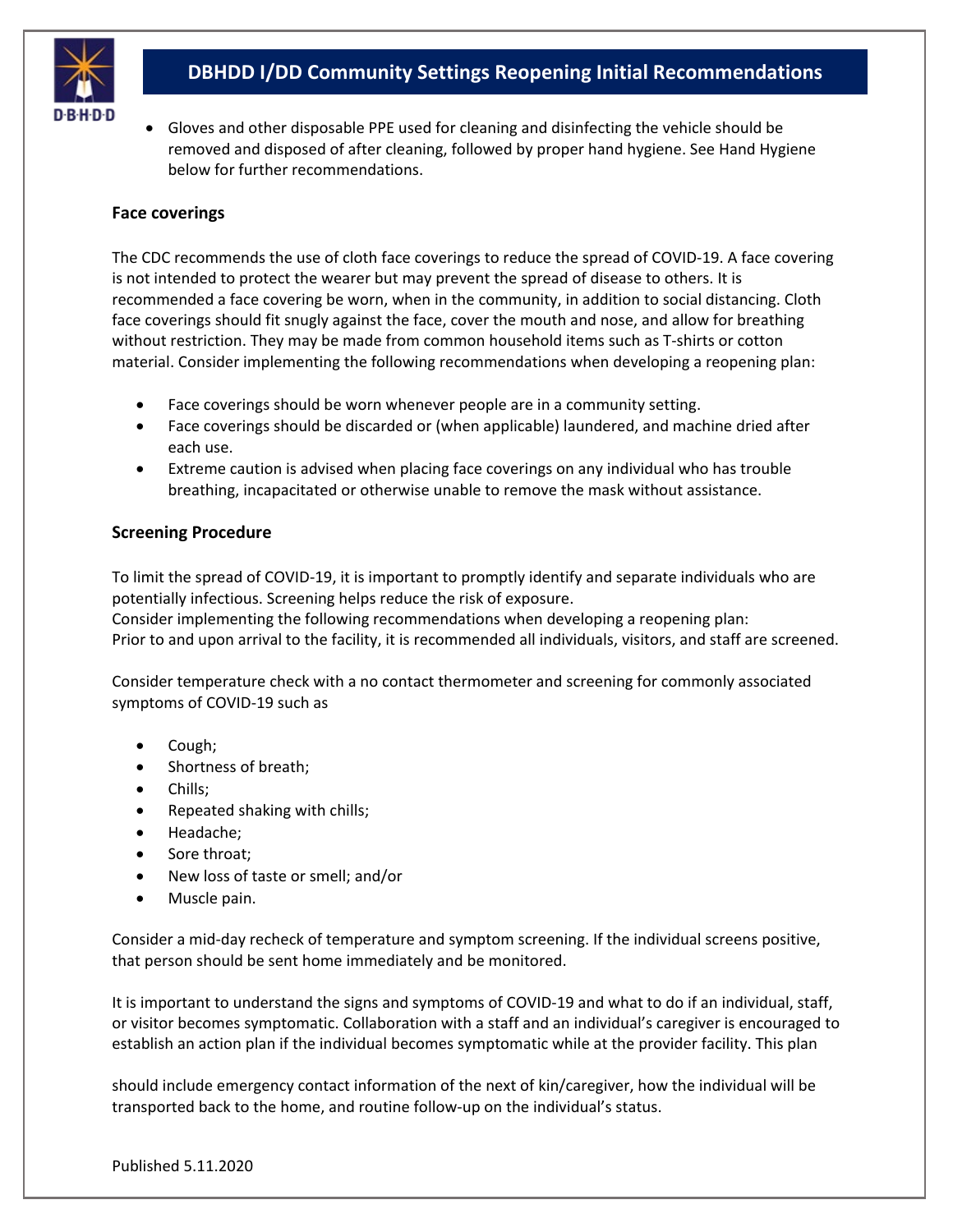

## **Emergency warning signs for COVID-19 which require immediate medical attention include:**

- Difficulty breathing or shortness of breath;
- Persistent pain or pressure in the chest;
- New confusion or inability to arouse; and/or
- Bluish lips or face.

### **Social Distancing**

Social distancing is a means of keeping space between yourself and other individuals. COVID-19 spreads mainly among individuals within close contact (6 feet) of one another for prolonged periods of time. Spread of this infection happens when an infected person coughs, sneezes, or talks, and droplets from his/her mouth/nose are launched into the air. Limiting face to face contact with others can reduce the risk of infection. Consider implementing the following recommendations when developing a reopening plan:

- Maintain 6 feet distance from others.
- Arrange seating of chairs and tables to be least 6 feet (2 meters) apart during shared meals or other events.

Note: When supporting individuals requiring assistance during mealtimes (to avoid incidents of choking or to address PICA); providers are to consider the ability to adhere to social recommendations intended to mitigate spread.

- Install physical barriers, changing the layout of current workspace, and/or closing communal spaces.
- Reduce large gatherings.
- Alter schedules to reduce mixing (e.g. arrival/departure times, stagger meals/activities)
- Limit programs with external staff.
- Consider having residents stay in the facility and limit exposure to the general community
- Limit visitors and implement screening procedures.
- Make sure that shared rooms in the facility have good air flow from an air conditioner or an opened window.
- Minimize traffic in enclosed spaces, such as elevators and stairwells. Consider limiting the number of individuals in an elevator at one time and designating one directional stairwell, if possible.
- Do not share dishes, drinking glasses, cups, or eating utensils. Non-disposable food service items used should be handled with gloves and washed with dish soap and hot water or in a dishwasher. Wash hands after handling used food service items.

### **Hand Hygiene**

Hand hygiene, which includes the use of alcohol-based hand rub (ABHR) or handwashing, is a simple and effective way to prevent the spread of infection. Washing hands with soap and water is the best way to

clean your hands. If soap and water are not available and hands are not visibly dirty, an alcohol-based hand rub which contains at least 60% alcohol may be used. However, if hands are visibly dirty, it is